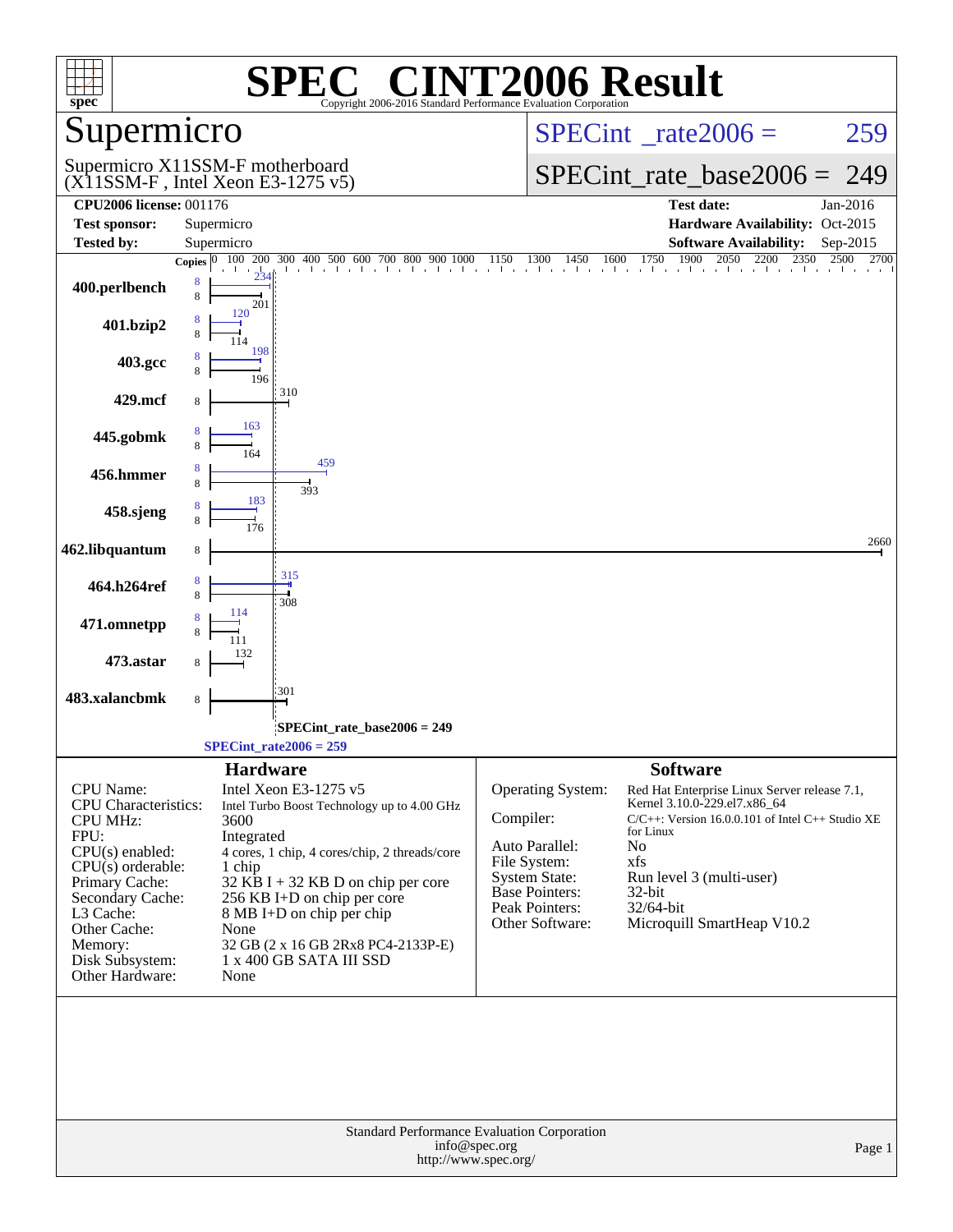

### Supermicro

### (X11SSM-F , Intel Xeon E3-1275 v5) Supermicro X11SSM-F motherboard

SPECint rate $2006 = 259$ 

### [SPECint\\_rate\\_base2006 =](http://www.spec.org/auto/cpu2006/Docs/result-fields.html#SPECintratebase2006) 249

**[CPU2006 license:](http://www.spec.org/auto/cpu2006/Docs/result-fields.html#CPU2006license)** 001176 **[Test date:](http://www.spec.org/auto/cpu2006/Docs/result-fields.html#Testdate)** Jan-2016 **[Test sponsor:](http://www.spec.org/auto/cpu2006/Docs/result-fields.html#Testsponsor)** Supermicro Supermicro **[Hardware Availability:](http://www.spec.org/auto/cpu2006/Docs/result-fields.html#HardwareAvailability)** Oct-2015 **[Tested by:](http://www.spec.org/auto/cpu2006/Docs/result-fields.html#Testedby)** Supermicro **Supermicro [Software Availability:](http://www.spec.org/auto/cpu2006/Docs/result-fields.html#SoftwareAvailability)** Sep-2015

### **[Results Table](http://www.spec.org/auto/cpu2006/Docs/result-fields.html#ResultsTable)**

|                                                                                                          | <b>Base</b>   |                |            |                |            |                | <b>Peak</b>      |               |                |              |                |              |                |              |
|----------------------------------------------------------------------------------------------------------|---------------|----------------|------------|----------------|------------|----------------|------------------|---------------|----------------|--------------|----------------|--------------|----------------|--------------|
| <b>Benchmark</b>                                                                                         | <b>Copies</b> | <b>Seconds</b> | Ratio      | <b>Seconds</b> | Ratio      | <b>Seconds</b> | Ratio            | <b>Copies</b> | <b>Seconds</b> | <b>Ratio</b> | <b>Seconds</b> | <b>Ratio</b> | <b>Seconds</b> | <b>Ratio</b> |
| 400.perlbench                                                                                            |               | 389            | 201        | 391            | 200        | 389            | 201              | 8             | 334            | 234          | 334            | 234          | 333            | 235          |
| 401.bzip2                                                                                                |               | 677            | <b>114</b> | 663            | 117        | 680            | 114              | 8             | 637            | 121          | 642            | 120          | 649            | 119          |
| $403.\mathrm{gcc}$                                                                                       |               | 327            | 197        | 329            | 196        | 330            | 195 <sub>l</sub> | 8             | 326            | 198          | 328            | 196          | 325            | 198          |
| $429$ .mcf                                                                                               |               | 237            | 308        | 235            | <b>310</b> | 235            | 310              | 8             | 237            | 308          | 235            | 310          | 235            | 310          |
| $445$ .gobm $k$                                                                                          |               | 512            | 164        | 513            | 164        | 513            | 164              | 8             | 514            | 163          | 514            | 163          | 515            | 163          |
| 456.hmmer                                                                                                |               | 190            | <u>393</u> | 190            | 392        | 190            | 393 <sup>I</sup> | 8             | 163            | 459          | 162            | 461          | 163            | 458          |
| $458$ .sjeng                                                                                             |               | 549            | 176        | 549            | <b>176</b> | 548            | 177              | 8             | 528            | 183          | 529            | 183          | 527            | 184          |
| 462.libquantum                                                                                           |               | 62.4           | 2660       | 62.4           | 2660       | 62.5           | 2650             | 8             | 62.4           | 2660         | 62.4           | 2660         | 62.5           | 2650         |
| 464.h264ref                                                                                              |               | 574            | <b>308</b> | 577            | 307        | 564            | 314              | 8             | 569            | 311          | 554            | 320          | 562            | 315          |
| 471.omnetpp                                                                                              |               | 451            | 111        | 452            | 111        | 452            | 111              | 8             | 440            | 114          | 441            | 113          | 440            | 114          |
| $473$ . astar                                                                                            |               | 427            | 132        | 427            | 132        | 426            | 132              | 8             | 427            | 132          | 427            | <u>132</u>   | 426            | 132          |
| 483.xalancbmk                                                                                            |               | 183            | 302        | 183            | 301        | 183            | 301              | 8             | 183            | 302          | 183            | 301          | 183            | 301          |
| Results appear in the order in which they were run. Bold underlined text indicates a median measurement. |               |                |            |                |            |                |                  |               |                |              |                |              |                |              |

### **[Submit Notes](http://www.spec.org/auto/cpu2006/Docs/result-fields.html#SubmitNotes)**

 The taskset mechanism was used to bind copies to processors. The config file option 'submit' was used to generate taskset commands to bind each copy to a specific processor. For details, please see the config file.

### **[Operating System Notes](http://www.spec.org/auto/cpu2006/Docs/result-fields.html#OperatingSystemNotes)**

Stack size set to unlimited using "ulimit -s unlimited"

### **[Platform Notes](http://www.spec.org/auto/cpu2006/Docs/result-fields.html#PlatformNotes)**

Standard Performance Evaluation Corporation [info@spec.org](mailto:info@spec.org) As tested, the system used a Supermicro CSE-113MFAC2-R606CB chassis. The chassis is configured with 2 PWS-606P-1R redundant power supply, 1 SNK-P0046P heatsink, as well as 4 FAN-0154L4 middle cooling fan. Sysinfo program /usr/cpu2006/config/sysinfo.rev6914 \$Rev: 6914 \$ \$Date:: 2014-06-25 #\$ e3fbb8667b5a285932ceab81e28219e1 running on X10SRA-01 Fri Jan 8 01:46:30 2016 This section contains SUT (System Under Test) info as seen by some common utilities. To remove or add to this section, see: <http://www.spec.org/cpu2006/Docs/config.html#sysinfo> From /proc/cpuinfo model name : Intel(R) Xeon(R) CPU E3-1275 v5 @ 3.60GHz 1 "physical id"s (chips) 8 "processors" cores, siblings (Caution: counting these is hw and system dependent. The following excerpts from /proc/cpuinfo might not be reliable. Use with Continued on next page

<http://www.spec.org/>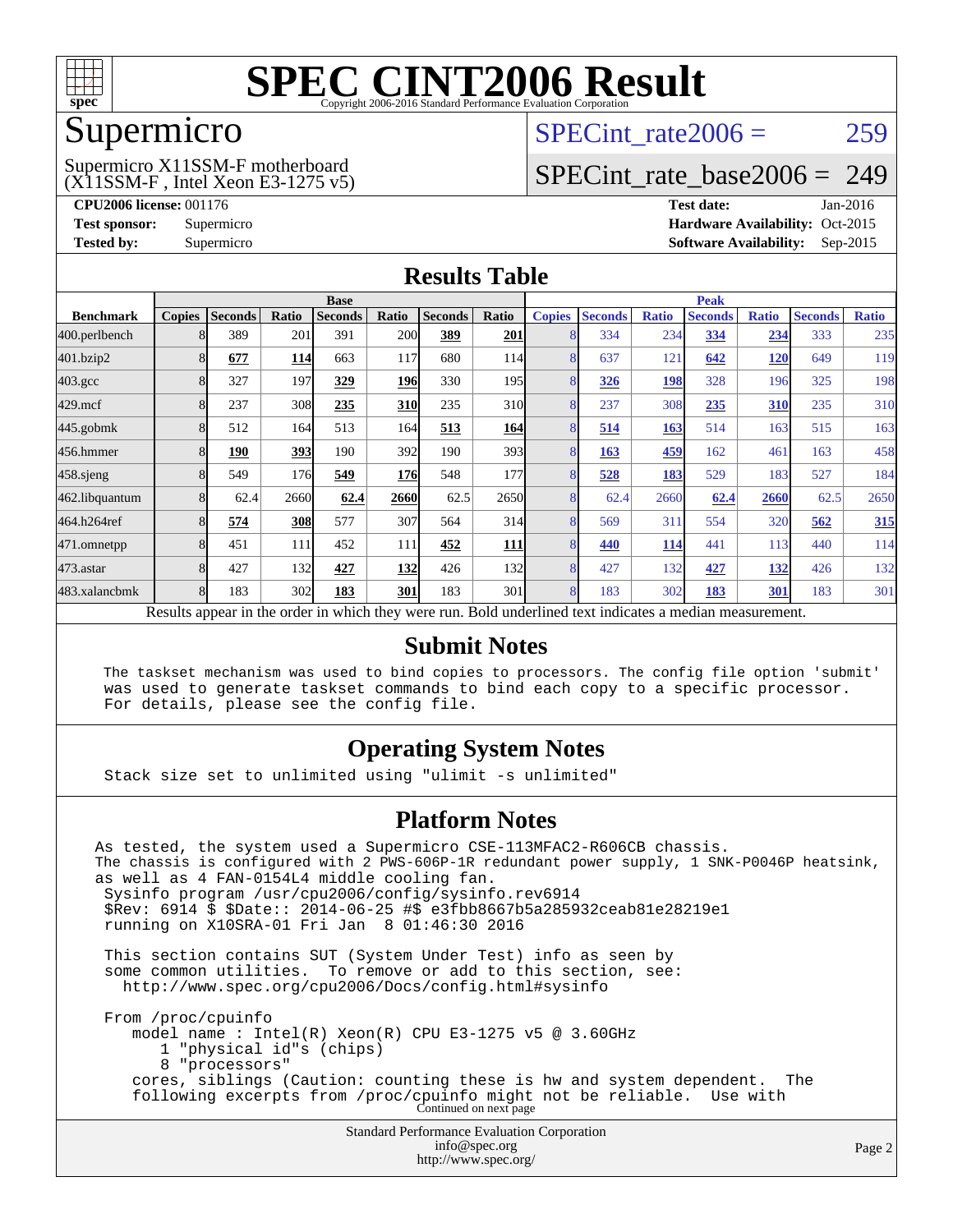

### Supermicro

SPECint rate $2006 = 259$ 

(X11SSM-F , Intel Xeon E3-1275 v5) Supermicro X11SSM-F motherboard

[SPECint\\_rate\\_base2006 =](http://www.spec.org/auto/cpu2006/Docs/result-fields.html#SPECintratebase2006) 249

**[CPU2006 license:](http://www.spec.org/auto/cpu2006/Docs/result-fields.html#CPU2006license)** 001176 **[Test date:](http://www.spec.org/auto/cpu2006/Docs/result-fields.html#Testdate)** Jan-2016 **[Test sponsor:](http://www.spec.org/auto/cpu2006/Docs/result-fields.html#Testsponsor)** Supermicro Supermicro **[Hardware Availability:](http://www.spec.org/auto/cpu2006/Docs/result-fields.html#HardwareAvailability)** Oct-2015 **[Tested by:](http://www.spec.org/auto/cpu2006/Docs/result-fields.html#Testedby)** Supermicro **Supermicro [Software Availability:](http://www.spec.org/auto/cpu2006/Docs/result-fields.html#SoftwareAvailability)** Sep-2015

### **[Platform Notes \(Continued\)](http://www.spec.org/auto/cpu2006/Docs/result-fields.html#PlatformNotes)**

 caution.) cpu cores : 4 siblings : 8 physical 0: cores 0 1 2 3 cache size : 8192 KB From /proc/meminfo MemTotal: 32768216 kB HugePages\_Total: 0<br>Hugepagesize: 2048 kB Hugepagesize: From /etc/\*release\* /etc/\*version\* os-release: NAME="Red Hat Enterprise Linux Server" VERSION="7.1 (Maipo)" ID="rhel" ID\_LIKE="fedora" VERSION\_ID="7.1" PRETTY\_NAME="Red Hat Enterprise Linux Server 7.1 (Maipo)" ANSI\_COLOR="0;31" CPE\_NAME="cpe:/o:redhat:enterprise\_linux:7.1:GA:server" redhat-release: Red Hat Enterprise Linux Server release 7.1 (Maipo) system-release: Red Hat Enterprise Linux Server release 7.1 (Maipo) system-release-cpe: cpe:/o:redhat:enterprise\_linux:7.1:ga:server uname -a: Linux X10SRA-01 3.10.0-229.el7.x86\_64 #1 SMP Thu Jan 29 18:37:38 EST 2015 x86\_64 x86\_64 x86\_64 GNU/Linux run-level 3 Jan 7 21:43 SPEC is set to: /usr/cpu2006 Filesystem Type Size Used Avail Use% Mounted on /dev/sda2 xfs 183G 5.2G 178G 3% / Additional information from dmidecode: Warning: Use caution when you interpret this section. The 'dmidecode' program reads system data which is "intended to allow hardware to be accurately determined", but the intent may not be met, as there are frequent changes to hardware, firmware, and the "DMTF SMBIOS" standard. BIOS American Megatrends Inc. 1.0b 12/22/2015 Memory: 2x Not Specified Not Specified 2x Samsung M391A2K43BB1-CPB 16 GB 2 rank 2133 MHz (End of data from sysinfo program)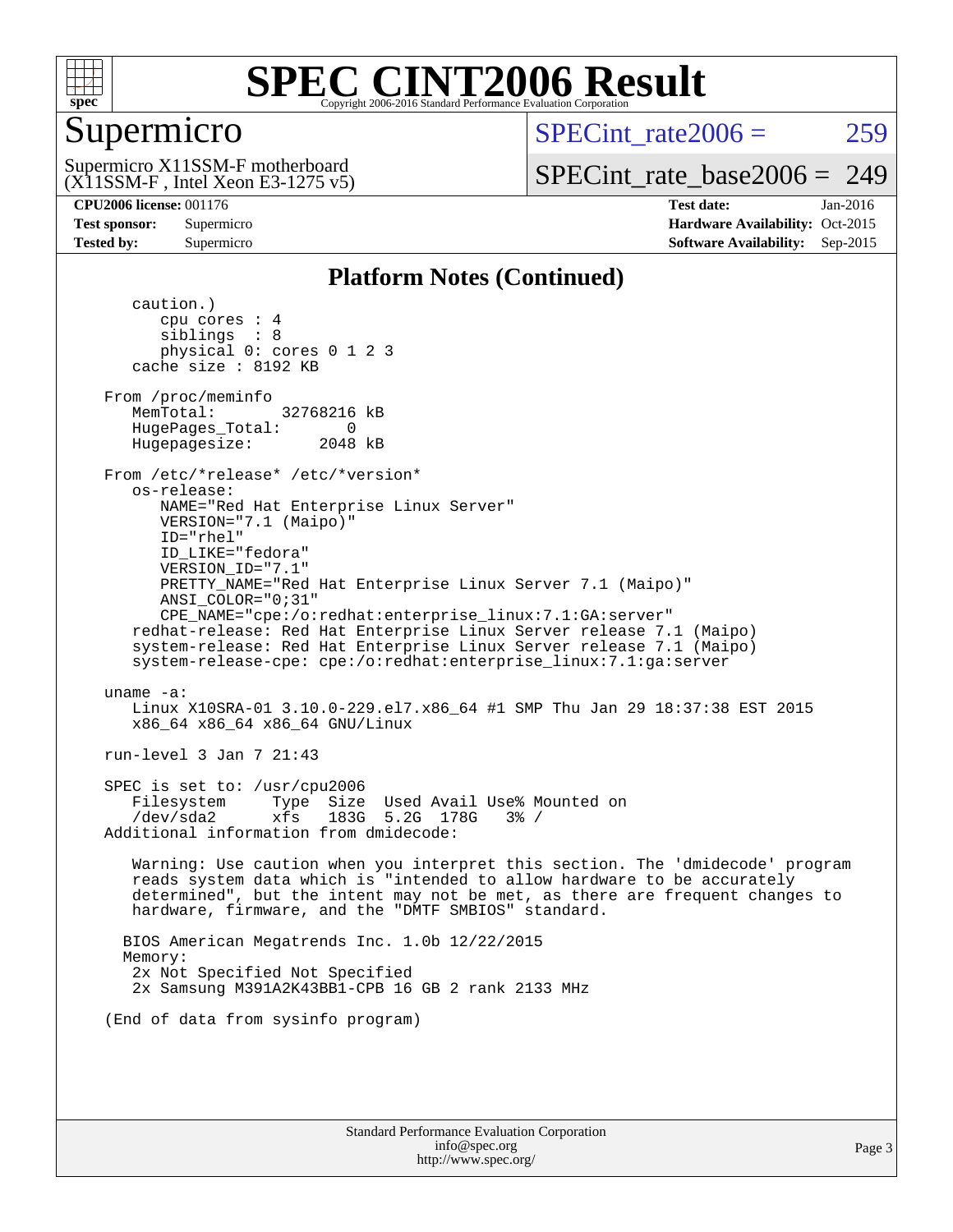

### Supermicro

SPECint rate $2006 = 259$ 

(X11SSM-F , Intel Xeon E3-1275 v5) Supermicro X11SSM-F motherboard

[SPECint\\_rate\\_base2006 =](http://www.spec.org/auto/cpu2006/Docs/result-fields.html#SPECintratebase2006) 249

**[Tested by:](http://www.spec.org/auto/cpu2006/Docs/result-fields.html#Testedby)** Supermicro **Supermicro [Software Availability:](http://www.spec.org/auto/cpu2006/Docs/result-fields.html#SoftwareAvailability)** Sep-2015

**[CPU2006 license:](http://www.spec.org/auto/cpu2006/Docs/result-fields.html#CPU2006license)** 001176 **[Test date:](http://www.spec.org/auto/cpu2006/Docs/result-fields.html#Testdate)** Jan-2016 **[Test sponsor:](http://www.spec.org/auto/cpu2006/Docs/result-fields.html#Testsponsor)** Supermicro Supermicro **[Hardware Availability:](http://www.spec.org/auto/cpu2006/Docs/result-fields.html#HardwareAvailability)** Oct-2015

### **[General Notes](http://www.spec.org/auto/cpu2006/Docs/result-fields.html#GeneralNotes)**

Environment variables set by runspec before the start of the run: LD LIBRARY PATH = "/usr/cpu2006/libs/32:/usr/cpu2006/libs/64:/usr/cpu2006/sh"

 Binaries compiled on a system with 1x Intel Core i5-4670K CPU + 32GB memory using RedHat EL 7.1 Transparent Huge Pages enabled with: echo always > /sys/kernel/mm/transparent\_hugepage/enabled

### **[Base Compiler Invocation](http://www.spec.org/auto/cpu2006/Docs/result-fields.html#BaseCompilerInvocation)**

[C benchmarks](http://www.spec.org/auto/cpu2006/Docs/result-fields.html#Cbenchmarks):

[icc -m32 -L/opt/intel/compilers\\_and\\_libraries\\_2016/linux/compiler/lib/ia32\\_lin](http://www.spec.org/cpu2006/results/res2016q1/cpu2006-20160111-38653.flags.html#user_CCbase_intel_icc_e10256ba5924b668798078a321b0cb3f)

#### [C++ benchmarks:](http://www.spec.org/auto/cpu2006/Docs/result-fields.html#CXXbenchmarks)

[icpc -m32 -L/opt/intel/compilers\\_and\\_libraries\\_2016/linux/compiler/lib/ia32\\_lin](http://www.spec.org/cpu2006/results/res2016q1/cpu2006-20160111-38653.flags.html#user_CXXbase_intel_icpc_b4f50a394bdb4597aa5879c16bc3f5c5)

### **[Base Portability Flags](http://www.spec.org/auto/cpu2006/Docs/result-fields.html#BasePortabilityFlags)**

 400.perlbench: [-D\\_FILE\\_OFFSET\\_BITS=64](http://www.spec.org/cpu2006/results/res2016q1/cpu2006-20160111-38653.flags.html#user_basePORTABILITY400_perlbench_file_offset_bits_64_438cf9856305ebd76870a2c6dc2689ab) [-DSPEC\\_CPU\\_LINUX\\_IA32](http://www.spec.org/cpu2006/results/res2016q1/cpu2006-20160111-38653.flags.html#b400.perlbench_baseCPORTABILITY_DSPEC_CPU_LINUX_IA32)  $401.bzip2: -D$ FILE\_OFFSET\_BITS=64 403.gcc: [-D\\_FILE\\_OFFSET\\_BITS=64](http://www.spec.org/cpu2006/results/res2016q1/cpu2006-20160111-38653.flags.html#user_basePORTABILITY403_gcc_file_offset_bits_64_438cf9856305ebd76870a2c6dc2689ab) 429.mcf: [-D\\_FILE\\_OFFSET\\_BITS=64](http://www.spec.org/cpu2006/results/res2016q1/cpu2006-20160111-38653.flags.html#user_basePORTABILITY429_mcf_file_offset_bits_64_438cf9856305ebd76870a2c6dc2689ab) 445.gobmk: [-D\\_FILE\\_OFFSET\\_BITS=64](http://www.spec.org/cpu2006/results/res2016q1/cpu2006-20160111-38653.flags.html#user_basePORTABILITY445_gobmk_file_offset_bits_64_438cf9856305ebd76870a2c6dc2689ab) 456.hmmer: [-D\\_FILE\\_OFFSET\\_BITS=64](http://www.spec.org/cpu2006/results/res2016q1/cpu2006-20160111-38653.flags.html#user_basePORTABILITY456_hmmer_file_offset_bits_64_438cf9856305ebd76870a2c6dc2689ab) 458.sjeng: [-D\\_FILE\\_OFFSET\\_BITS=64](http://www.spec.org/cpu2006/results/res2016q1/cpu2006-20160111-38653.flags.html#user_basePORTABILITY458_sjeng_file_offset_bits_64_438cf9856305ebd76870a2c6dc2689ab) 462.libquantum: [-D\\_FILE\\_OFFSET\\_BITS=64](http://www.spec.org/cpu2006/results/res2016q1/cpu2006-20160111-38653.flags.html#user_basePORTABILITY462_libquantum_file_offset_bits_64_438cf9856305ebd76870a2c6dc2689ab) [-DSPEC\\_CPU\\_LINUX](http://www.spec.org/cpu2006/results/res2016q1/cpu2006-20160111-38653.flags.html#b462.libquantum_baseCPORTABILITY_DSPEC_CPU_LINUX) 464.h264ref: [-D\\_FILE\\_OFFSET\\_BITS=64](http://www.spec.org/cpu2006/results/res2016q1/cpu2006-20160111-38653.flags.html#user_basePORTABILITY464_h264ref_file_offset_bits_64_438cf9856305ebd76870a2c6dc2689ab) 471.omnetpp: [-D\\_FILE\\_OFFSET\\_BITS=64](http://www.spec.org/cpu2006/results/res2016q1/cpu2006-20160111-38653.flags.html#user_basePORTABILITY471_omnetpp_file_offset_bits_64_438cf9856305ebd76870a2c6dc2689ab) 473.astar: [-D\\_FILE\\_OFFSET\\_BITS=64](http://www.spec.org/cpu2006/results/res2016q1/cpu2006-20160111-38653.flags.html#user_basePORTABILITY473_astar_file_offset_bits_64_438cf9856305ebd76870a2c6dc2689ab) 483.xalancbmk: [-D\\_FILE\\_OFFSET\\_BITS=64](http://www.spec.org/cpu2006/results/res2016q1/cpu2006-20160111-38653.flags.html#user_basePORTABILITY483_xalancbmk_file_offset_bits_64_438cf9856305ebd76870a2c6dc2689ab) [-DSPEC\\_CPU\\_LINUX](http://www.spec.org/cpu2006/results/res2016q1/cpu2006-20160111-38653.flags.html#b483.xalancbmk_baseCXXPORTABILITY_DSPEC_CPU_LINUX)

### **[Base Optimization Flags](http://www.spec.org/auto/cpu2006/Docs/result-fields.html#BaseOptimizationFlags)**

#### [C benchmarks](http://www.spec.org/auto/cpu2006/Docs/result-fields.html#Cbenchmarks):

[-xCORE-AVX2](http://www.spec.org/cpu2006/results/res2016q1/cpu2006-20160111-38653.flags.html#user_CCbase_f-xAVX2_5f5fc0cbe2c9f62c816d3e45806c70d7) [-ipo](http://www.spec.org/cpu2006/results/res2016q1/cpu2006-20160111-38653.flags.html#user_CCbase_f-ipo) [-O3](http://www.spec.org/cpu2006/results/res2016q1/cpu2006-20160111-38653.flags.html#user_CCbase_f-O3) [-no-prec-div](http://www.spec.org/cpu2006/results/res2016q1/cpu2006-20160111-38653.flags.html#user_CCbase_f-no-prec-div) [-opt-prefetch](http://www.spec.org/cpu2006/results/res2016q1/cpu2006-20160111-38653.flags.html#user_CCbase_f-opt-prefetch) [-opt-mem-layout-trans=3](http://www.spec.org/cpu2006/results/res2016q1/cpu2006-20160111-38653.flags.html#user_CCbase_f-opt-mem-layout-trans_a7b82ad4bd7abf52556d4961a2ae94d5)

#### [C++ benchmarks:](http://www.spec.org/auto/cpu2006/Docs/result-fields.html#CXXbenchmarks)

[-xCORE-AVX2](http://www.spec.org/cpu2006/results/res2016q1/cpu2006-20160111-38653.flags.html#user_CXXbase_f-xAVX2_5f5fc0cbe2c9f62c816d3e45806c70d7) [-ipo](http://www.spec.org/cpu2006/results/res2016q1/cpu2006-20160111-38653.flags.html#user_CXXbase_f-ipo) [-O3](http://www.spec.org/cpu2006/results/res2016q1/cpu2006-20160111-38653.flags.html#user_CXXbase_f-O3) [-no-prec-div](http://www.spec.org/cpu2006/results/res2016q1/cpu2006-20160111-38653.flags.html#user_CXXbase_f-no-prec-div) [-opt-prefetch](http://www.spec.org/cpu2006/results/res2016q1/cpu2006-20160111-38653.flags.html#user_CXXbase_f-opt-prefetch) [-opt-mem-layout-trans=3](http://www.spec.org/cpu2006/results/res2016q1/cpu2006-20160111-38653.flags.html#user_CXXbase_f-opt-mem-layout-trans_a7b82ad4bd7abf52556d4961a2ae94d5) [-Wl,-z,muldefs](http://www.spec.org/cpu2006/results/res2016q1/cpu2006-20160111-38653.flags.html#user_CXXbase_link_force_multiple1_74079c344b956b9658436fd1b6dd3a8a) [-L/sh -lsmartheap](http://www.spec.org/cpu2006/results/res2016q1/cpu2006-20160111-38653.flags.html#user_CXXbase_SmartHeap_32f6c82aa1ed9c52345d30cf6e4a0499)

> Standard Performance Evaluation Corporation [info@spec.org](mailto:info@spec.org) <http://www.spec.org/>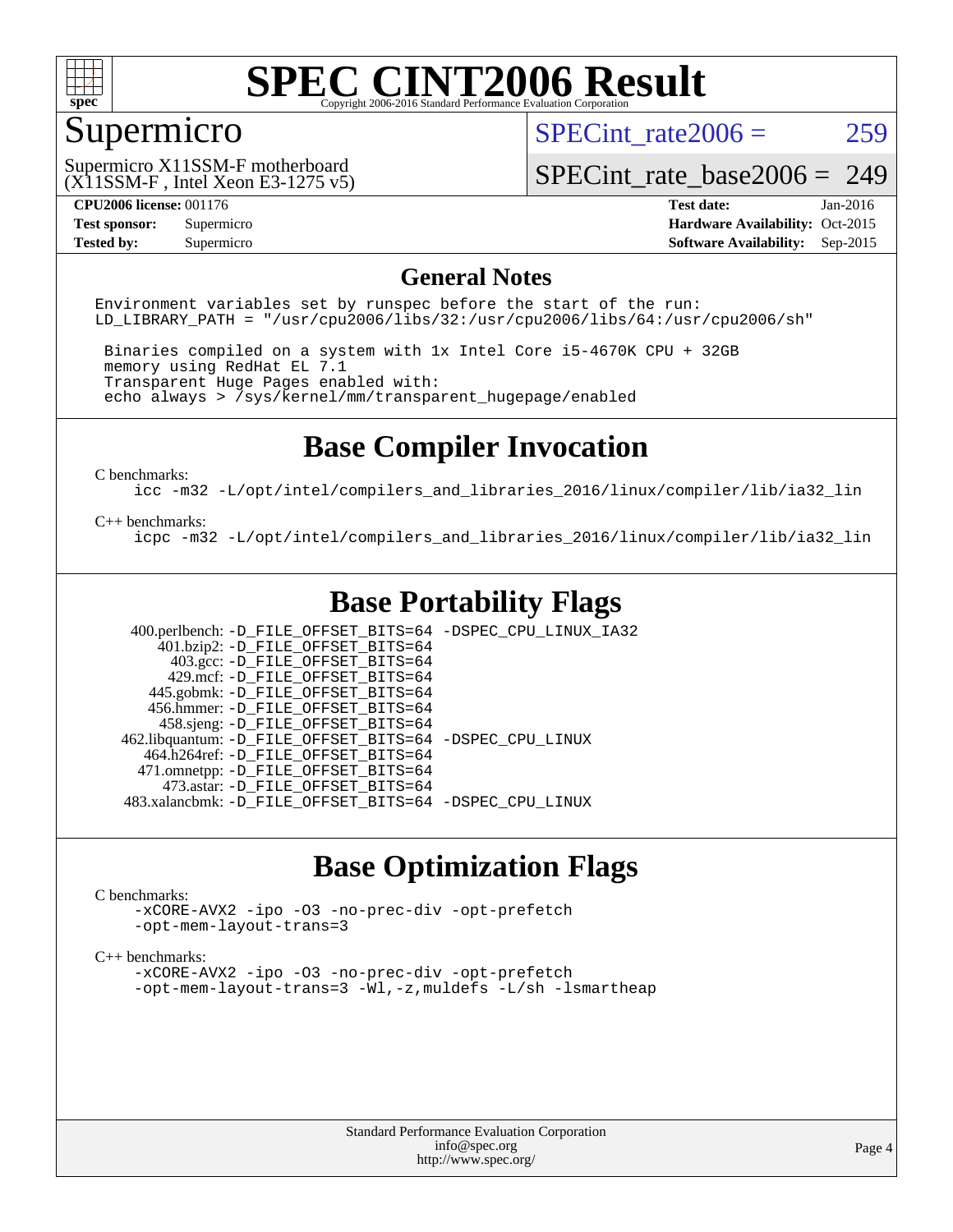

### Supermicro

SPECint rate $2006 = 259$ 

(X11SSM-F , Intel Xeon E3-1275 v5) Supermicro X11SSM-F motherboard

[SPECint\\_rate\\_base2006 =](http://www.spec.org/auto/cpu2006/Docs/result-fields.html#SPECintratebase2006) 249

**[CPU2006 license:](http://www.spec.org/auto/cpu2006/Docs/result-fields.html#CPU2006license)** 001176 **[Test date:](http://www.spec.org/auto/cpu2006/Docs/result-fields.html#Testdate)** Jan-2016

**[Test sponsor:](http://www.spec.org/auto/cpu2006/Docs/result-fields.html#Testsponsor)** Supermicro Supermicro **[Hardware Availability:](http://www.spec.org/auto/cpu2006/Docs/result-fields.html#HardwareAvailability)** Oct-2015 **[Tested by:](http://www.spec.org/auto/cpu2006/Docs/result-fields.html#Testedby)** Supermicro **Supermicro [Software Availability:](http://www.spec.org/auto/cpu2006/Docs/result-fields.html#SoftwareAvailability)** Sep-2015

### **[Base Other Flags](http://www.spec.org/auto/cpu2006/Docs/result-fields.html#BaseOtherFlags)**

[C benchmarks](http://www.spec.org/auto/cpu2006/Docs/result-fields.html#Cbenchmarks):

403.gcc: [-Dalloca=\\_alloca](http://www.spec.org/cpu2006/results/res2016q1/cpu2006-20160111-38653.flags.html#b403.gcc_baseEXTRA_CFLAGS_Dalloca_be3056838c12de2578596ca5467af7f3)

### **[Peak Compiler Invocation](http://www.spec.org/auto/cpu2006/Docs/result-fields.html#PeakCompilerInvocation)**

[C benchmarks \(except as noted below\)](http://www.spec.org/auto/cpu2006/Docs/result-fields.html#Cbenchmarksexceptasnotedbelow):

[icc -m32 -L/opt/intel/compilers\\_and\\_libraries\\_2016/linux/compiler/lib/ia32\\_lin](http://www.spec.org/cpu2006/results/res2016q1/cpu2006-20160111-38653.flags.html#user_CCpeak_intel_icc_e10256ba5924b668798078a321b0cb3f)

400.perlbench: [icc -m64](http://www.spec.org/cpu2006/results/res2016q1/cpu2006-20160111-38653.flags.html#user_peakCCLD400_perlbench_intel_icc_64bit_bda6cc9af1fdbb0edc3795bac97ada53)

401.bzip2: [icc -m64](http://www.spec.org/cpu2006/results/res2016q1/cpu2006-20160111-38653.flags.html#user_peakCCLD401_bzip2_intel_icc_64bit_bda6cc9af1fdbb0edc3795bac97ada53)

456.hmmer: [icc -m64](http://www.spec.org/cpu2006/results/res2016q1/cpu2006-20160111-38653.flags.html#user_peakCCLD456_hmmer_intel_icc_64bit_bda6cc9af1fdbb0edc3795bac97ada53)

458.sjeng: [icc -m64](http://www.spec.org/cpu2006/results/res2016q1/cpu2006-20160111-38653.flags.html#user_peakCCLD458_sjeng_intel_icc_64bit_bda6cc9af1fdbb0edc3795bac97ada53)

[C++ benchmarks:](http://www.spec.org/auto/cpu2006/Docs/result-fields.html#CXXbenchmarks)

[icpc -m32 -L/opt/intel/compilers\\_and\\_libraries\\_2016/linux/compiler/lib/ia32\\_lin](http://www.spec.org/cpu2006/results/res2016q1/cpu2006-20160111-38653.flags.html#user_CXXpeak_intel_icpc_b4f50a394bdb4597aa5879c16bc3f5c5)

### **[Peak Portability Flags](http://www.spec.org/auto/cpu2006/Docs/result-fields.html#PeakPortabilityFlags)**

 400.perlbench: [-D\\_FILE\\_OFFSET\\_BITS=64](http://www.spec.org/cpu2006/results/res2016q1/cpu2006-20160111-38653.flags.html#user_peakPORTABILITY400_perlbench_file_offset_bits_64_438cf9856305ebd76870a2c6dc2689ab) [-DSPEC\\_CPU\\_LP64](http://www.spec.org/cpu2006/results/res2016q1/cpu2006-20160111-38653.flags.html#b400.perlbench_peakCPORTABILITY_DSPEC_CPU_LP64) [-DSPEC\\_CPU\\_LINUX\\_X64](http://www.spec.org/cpu2006/results/res2016q1/cpu2006-20160111-38653.flags.html#b400.perlbench_peakCPORTABILITY_DSPEC_CPU_LINUX_X64) 401.bzip2: [-D\\_FILE\\_OFFSET\\_BITS=64](http://www.spec.org/cpu2006/results/res2016q1/cpu2006-20160111-38653.flags.html#user_peakPORTABILITY401_bzip2_file_offset_bits_64_438cf9856305ebd76870a2c6dc2689ab) [-DSPEC\\_CPU\\_LP64](http://www.spec.org/cpu2006/results/res2016q1/cpu2006-20160111-38653.flags.html#suite_peakCPORTABILITY401_bzip2_DSPEC_CPU_LP64) 403.gcc: [-D\\_FILE\\_OFFSET\\_BITS=64](http://www.spec.org/cpu2006/results/res2016q1/cpu2006-20160111-38653.flags.html#user_peakPORTABILITY403_gcc_file_offset_bits_64_438cf9856305ebd76870a2c6dc2689ab) 429.mcf: [-D\\_FILE\\_OFFSET\\_BITS=64](http://www.spec.org/cpu2006/results/res2016q1/cpu2006-20160111-38653.flags.html#user_peakPORTABILITY429_mcf_file_offset_bits_64_438cf9856305ebd76870a2c6dc2689ab) 445.gobmk: [-D\\_FILE\\_OFFSET\\_BITS=64](http://www.spec.org/cpu2006/results/res2016q1/cpu2006-20160111-38653.flags.html#user_peakPORTABILITY445_gobmk_file_offset_bits_64_438cf9856305ebd76870a2c6dc2689ab) 456.hmmer: [-D\\_FILE\\_OFFSET\\_BITS=64](http://www.spec.org/cpu2006/results/res2016q1/cpu2006-20160111-38653.flags.html#user_peakPORTABILITY456_hmmer_file_offset_bits_64_438cf9856305ebd76870a2c6dc2689ab) [-DSPEC\\_CPU\\_LP64](http://www.spec.org/cpu2006/results/res2016q1/cpu2006-20160111-38653.flags.html#suite_peakCPORTABILITY456_hmmer_DSPEC_CPU_LP64) 458.sjeng: [-D\\_FILE\\_OFFSET\\_BITS=64](http://www.spec.org/cpu2006/results/res2016q1/cpu2006-20160111-38653.flags.html#user_peakPORTABILITY458_sjeng_file_offset_bits_64_438cf9856305ebd76870a2c6dc2689ab) [-DSPEC\\_CPU\\_LP64](http://www.spec.org/cpu2006/results/res2016q1/cpu2006-20160111-38653.flags.html#suite_peakCPORTABILITY458_sjeng_DSPEC_CPU_LP64) 462.libquantum: [-D\\_FILE\\_OFFSET\\_BITS=64](http://www.spec.org/cpu2006/results/res2016q1/cpu2006-20160111-38653.flags.html#user_peakPORTABILITY462_libquantum_file_offset_bits_64_438cf9856305ebd76870a2c6dc2689ab) [-DSPEC\\_CPU\\_LINUX](http://www.spec.org/cpu2006/results/res2016q1/cpu2006-20160111-38653.flags.html#b462.libquantum_peakCPORTABILITY_DSPEC_CPU_LINUX) 464.h264ref: [-D\\_FILE\\_OFFSET\\_BITS=64](http://www.spec.org/cpu2006/results/res2016q1/cpu2006-20160111-38653.flags.html#user_peakPORTABILITY464_h264ref_file_offset_bits_64_438cf9856305ebd76870a2c6dc2689ab) 471.omnetpp: [-D\\_FILE\\_OFFSET\\_BITS=64](http://www.spec.org/cpu2006/results/res2016q1/cpu2006-20160111-38653.flags.html#user_peakPORTABILITY471_omnetpp_file_offset_bits_64_438cf9856305ebd76870a2c6dc2689ab) 473.astar: [-D\\_FILE\\_OFFSET\\_BITS=64](http://www.spec.org/cpu2006/results/res2016q1/cpu2006-20160111-38653.flags.html#user_peakPORTABILITY473_astar_file_offset_bits_64_438cf9856305ebd76870a2c6dc2689ab) 483.xalancbmk: [-D\\_FILE\\_OFFSET\\_BITS=64](http://www.spec.org/cpu2006/results/res2016q1/cpu2006-20160111-38653.flags.html#user_peakPORTABILITY483_xalancbmk_file_offset_bits_64_438cf9856305ebd76870a2c6dc2689ab) [-DSPEC\\_CPU\\_LINUX](http://www.spec.org/cpu2006/results/res2016q1/cpu2006-20160111-38653.flags.html#b483.xalancbmk_peakCXXPORTABILITY_DSPEC_CPU_LINUX)

### **[Peak Optimization Flags](http://www.spec.org/auto/cpu2006/Docs/result-fields.html#PeakOptimizationFlags)**

[C benchmarks](http://www.spec.org/auto/cpu2006/Docs/result-fields.html#Cbenchmarks):

 400.perlbench: [-xCORE-AVX2](http://www.spec.org/cpu2006/results/res2016q1/cpu2006-20160111-38653.flags.html#user_peakPASS2_CFLAGSPASS2_LDCFLAGS400_perlbench_f-xAVX2_5f5fc0cbe2c9f62c816d3e45806c70d7)(pass 2) [-prof-gen:threadsafe](http://www.spec.org/cpu2006/results/res2016q1/cpu2006-20160111-38653.flags.html#user_peakPASS1_CFLAGSPASS1_LDCFLAGS400_perlbench_prof_gen_21a26eb79f378b550acd7bec9fe4467a)(pass 1) [-ipo](http://www.spec.org/cpu2006/results/res2016q1/cpu2006-20160111-38653.flags.html#user_peakPASS2_CFLAGSPASS2_LDCFLAGS400_perlbench_f-ipo)(pass 2) [-O3](http://www.spec.org/cpu2006/results/res2016q1/cpu2006-20160111-38653.flags.html#user_peakPASS2_CFLAGSPASS2_LDCFLAGS400_perlbench_f-O3)(pass 2) [-no-prec-div](http://www.spec.org/cpu2006/results/res2016q1/cpu2006-20160111-38653.flags.html#user_peakPASS2_CFLAGSPASS2_LDCFLAGS400_perlbench_f-no-prec-div)(pass 2) [-par-num-threads=1](http://www.spec.org/cpu2006/results/res2016q1/cpu2006-20160111-38653.flags.html#user_peakPASS1_CFLAGSPASS1_LDCFLAGS400_perlbench_par_num_threads_786a6ff141b4e9e90432e998842df6c2)(pass 1) [-prof-use](http://www.spec.org/cpu2006/results/res2016q1/cpu2006-20160111-38653.flags.html#user_peakPASS2_CFLAGSPASS2_LDCFLAGS400_perlbench_prof_use_bccf7792157ff70d64e32fe3e1250b55)(pass 2) [-auto-ilp32](http://www.spec.org/cpu2006/results/res2016q1/cpu2006-20160111-38653.flags.html#user_peakCOPTIMIZE400_perlbench_f-auto-ilp32)

Continued on next page

Standard Performance Evaluation Corporation [info@spec.org](mailto:info@spec.org) <http://www.spec.org/>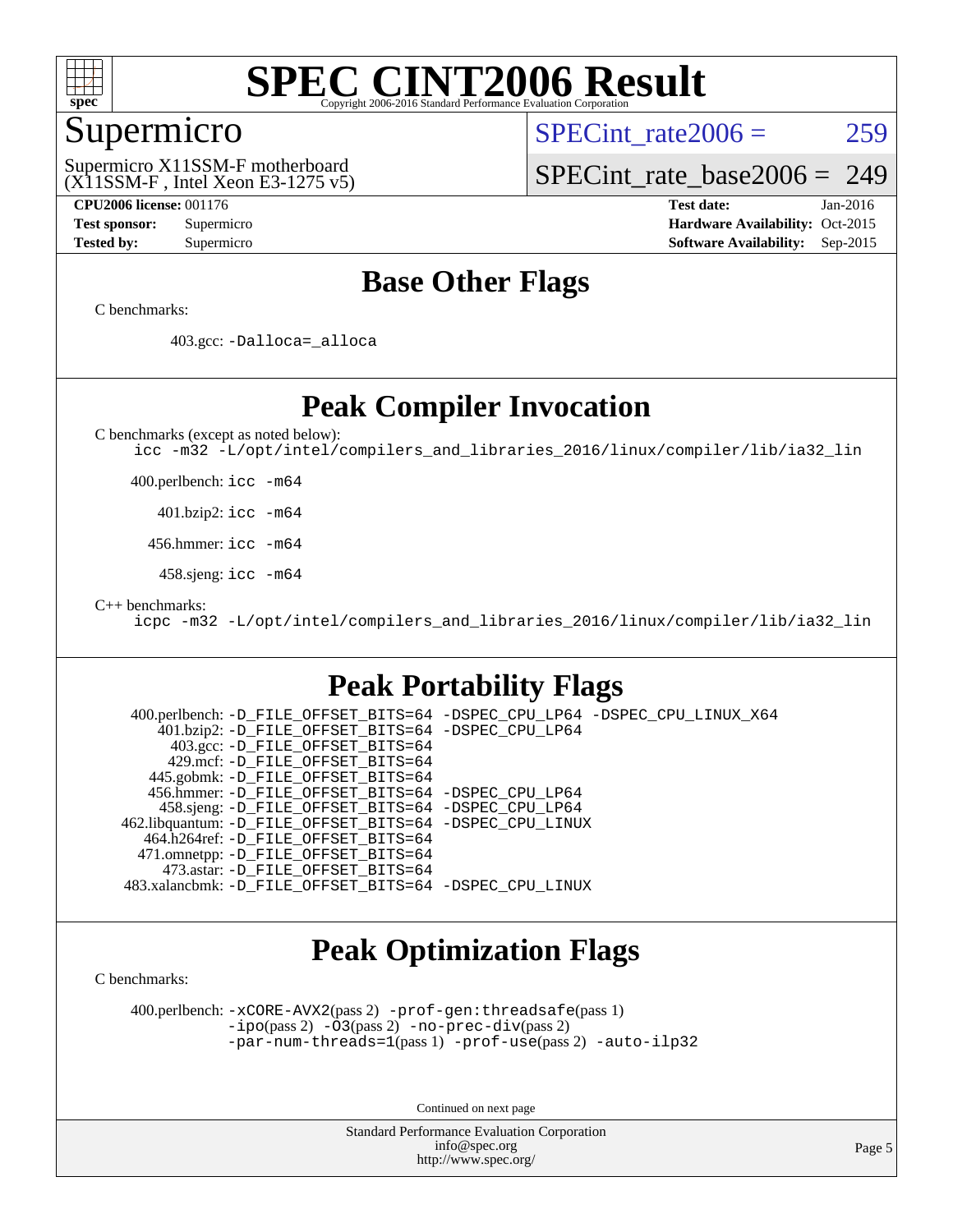

### Supermicro

SPECint rate $2006 = 259$ 

(X11SSM-F , Intel Xeon E3-1275 v5) Supermicro X11SSM-F motherboard

[SPECint\\_rate\\_base2006 =](http://www.spec.org/auto/cpu2006/Docs/result-fields.html#SPECintratebase2006) 249

| <b>Test sponsor:</b> | Supermicro |
|----------------------|------------|
| <b>Tested by:</b>    | Supermicro |

**[CPU2006 license:](http://www.spec.org/auto/cpu2006/Docs/result-fields.html#CPU2006license)** 001176 **[Test date:](http://www.spec.org/auto/cpu2006/Docs/result-fields.html#Testdate)** Jan-2016 **[Hardware Availability:](http://www.spec.org/auto/cpu2006/Docs/result-fields.html#HardwareAvailability)** Oct-2015 **[Software Availability:](http://www.spec.org/auto/cpu2006/Docs/result-fields.html#SoftwareAvailability)** Sep-2015

### **[Peak Optimization Flags \(Continued\)](http://www.spec.org/auto/cpu2006/Docs/result-fields.html#PeakOptimizationFlags)**

 401.bzip2: [-xCORE-AVX2](http://www.spec.org/cpu2006/results/res2016q1/cpu2006-20160111-38653.flags.html#user_peakPASS2_CFLAGSPASS2_LDCFLAGS401_bzip2_f-xAVX2_5f5fc0cbe2c9f62c816d3e45806c70d7)(pass 2) [-prof-gen:threadsafe](http://www.spec.org/cpu2006/results/res2016q1/cpu2006-20160111-38653.flags.html#user_peakPASS1_CFLAGSPASS1_LDCFLAGS401_bzip2_prof_gen_21a26eb79f378b550acd7bec9fe4467a)(pass 1)  $-i\text{po}(pass 2) -03(pass 2) -no-prec-div(pass 2)$  $-i\text{po}(pass 2) -03(pass 2) -no-prec-div(pass 2)$  $-i\text{po}(pass 2) -03(pass 2) -no-prec-div(pass 2)$ [-par-num-threads=1](http://www.spec.org/cpu2006/results/res2016q1/cpu2006-20160111-38653.flags.html#user_peakPASS1_CFLAGSPASS1_LDCFLAGS401_bzip2_par_num_threads_786a6ff141b4e9e90432e998842df6c2)(pass 1) [-prof-use](http://www.spec.org/cpu2006/results/res2016q1/cpu2006-20160111-38653.flags.html#user_peakPASS2_CFLAGSPASS2_LDCFLAGS401_bzip2_prof_use_bccf7792157ff70d64e32fe3e1250b55)(pass 2) [-opt-prefetch](http://www.spec.org/cpu2006/results/res2016q1/cpu2006-20160111-38653.flags.html#user_peakCOPTIMIZE401_bzip2_f-opt-prefetch) [-auto-ilp32](http://www.spec.org/cpu2006/results/res2016q1/cpu2006-20160111-38653.flags.html#user_peakCOPTIMIZE401_bzip2_f-auto-ilp32) [-ansi-alias](http://www.spec.org/cpu2006/results/res2016q1/cpu2006-20160111-38653.flags.html#user_peakCOPTIMIZE401_bzip2_f-ansi-alias) 403.gcc: [-xCORE-AVX2](http://www.spec.org/cpu2006/results/res2016q1/cpu2006-20160111-38653.flags.html#user_peakCOPTIMIZE403_gcc_f-xAVX2_5f5fc0cbe2c9f62c816d3e45806c70d7) [-ipo](http://www.spec.org/cpu2006/results/res2016q1/cpu2006-20160111-38653.flags.html#user_peakCOPTIMIZE403_gcc_f-ipo) [-O3](http://www.spec.org/cpu2006/results/res2016q1/cpu2006-20160111-38653.flags.html#user_peakCOPTIMIZE403_gcc_f-O3) [-no-prec-div](http://www.spec.org/cpu2006/results/res2016q1/cpu2006-20160111-38653.flags.html#user_peakCOPTIMIZE403_gcc_f-no-prec-div)  $429$ .mcf: basepeak = yes 445.gobmk: [-xCORE-AVX2](http://www.spec.org/cpu2006/results/res2016q1/cpu2006-20160111-38653.flags.html#user_peakPASS2_CFLAGSPASS2_LDCFLAGS445_gobmk_f-xAVX2_5f5fc0cbe2c9f62c816d3e45806c70d7)(pass 2) [-prof-gen:threadsafe](http://www.spec.org/cpu2006/results/res2016q1/cpu2006-20160111-38653.flags.html#user_peakPASS1_CFLAGSPASS1_LDCFLAGS445_gobmk_prof_gen_21a26eb79f378b550acd7bec9fe4467a)(pass 1) [-prof-use](http://www.spec.org/cpu2006/results/res2016q1/cpu2006-20160111-38653.flags.html#user_peakPASS2_CFLAGSPASS2_LDCFLAGS445_gobmk_prof_use_bccf7792157ff70d64e32fe3e1250b55)(pass 2) [-par-num-threads=1](http://www.spec.org/cpu2006/results/res2016q1/cpu2006-20160111-38653.flags.html#user_peakPASS1_CFLAGSPASS1_LDCFLAGS445_gobmk_par_num_threads_786a6ff141b4e9e90432e998842df6c2)(pass 1) [-ansi-alias](http://www.spec.org/cpu2006/results/res2016q1/cpu2006-20160111-38653.flags.html#user_peakCOPTIMIZE445_gobmk_f-ansi-alias) [-opt-mem-layout-trans=3](http://www.spec.org/cpu2006/results/res2016q1/cpu2006-20160111-38653.flags.html#user_peakCOPTIMIZE445_gobmk_f-opt-mem-layout-trans_a7b82ad4bd7abf52556d4961a2ae94d5) 456.hmmer: [-xCORE-AVX2](http://www.spec.org/cpu2006/results/res2016q1/cpu2006-20160111-38653.flags.html#user_peakCOPTIMIZE456_hmmer_f-xAVX2_5f5fc0cbe2c9f62c816d3e45806c70d7) [-ipo](http://www.spec.org/cpu2006/results/res2016q1/cpu2006-20160111-38653.flags.html#user_peakCOPTIMIZE456_hmmer_f-ipo) [-O3](http://www.spec.org/cpu2006/results/res2016q1/cpu2006-20160111-38653.flags.html#user_peakCOPTIMIZE456_hmmer_f-O3) [-no-prec-div](http://www.spec.org/cpu2006/results/res2016q1/cpu2006-20160111-38653.flags.html#user_peakCOPTIMIZE456_hmmer_f-no-prec-div) [-unroll2](http://www.spec.org/cpu2006/results/res2016q1/cpu2006-20160111-38653.flags.html#user_peakCOPTIMIZE456_hmmer_f-unroll_784dae83bebfb236979b41d2422d7ec2) [-auto-ilp32](http://www.spec.org/cpu2006/results/res2016q1/cpu2006-20160111-38653.flags.html#user_peakCOPTIMIZE456_hmmer_f-auto-ilp32) 458.sjeng: [-xCORE-AVX2](http://www.spec.org/cpu2006/results/res2016q1/cpu2006-20160111-38653.flags.html#user_peakPASS2_CFLAGSPASS2_LDCFLAGS458_sjeng_f-xAVX2_5f5fc0cbe2c9f62c816d3e45806c70d7)(pass 2) [-prof-gen:threadsafe](http://www.spec.org/cpu2006/results/res2016q1/cpu2006-20160111-38653.flags.html#user_peakPASS1_CFLAGSPASS1_LDCFLAGS458_sjeng_prof_gen_21a26eb79f378b550acd7bec9fe4467a)(pass 1)  $-i\text{po}(pass 2) -\overline{O}3(pass 2)$  [-no-prec-div](http://www.spec.org/cpu2006/results/res2016q1/cpu2006-20160111-38653.flags.html#user_peakPASS2_CFLAGSPASS2_LDCFLAGS458_sjeng_f-no-prec-div)(pass 2) [-par-num-threads=1](http://www.spec.org/cpu2006/results/res2016q1/cpu2006-20160111-38653.flags.html#user_peakPASS1_CFLAGSPASS1_LDCFLAGS458_sjeng_par_num_threads_786a6ff141b4e9e90432e998842df6c2)(pass 1) [-prof-use](http://www.spec.org/cpu2006/results/res2016q1/cpu2006-20160111-38653.flags.html#user_peakPASS2_CFLAGSPASS2_LDCFLAGS458_sjeng_prof_use_bccf7792157ff70d64e32fe3e1250b55)(pass 2) [-unroll4](http://www.spec.org/cpu2006/results/res2016q1/cpu2006-20160111-38653.flags.html#user_peakCOPTIMIZE458_sjeng_f-unroll_4e5e4ed65b7fd20bdcd365bec371b81f) [-auto-ilp32](http://www.spec.org/cpu2006/results/res2016q1/cpu2006-20160111-38653.flags.html#user_peakCOPTIMIZE458_sjeng_f-auto-ilp32) 462.libquantum: basepeak = yes 464.h264ref: [-xCORE-AVX2](http://www.spec.org/cpu2006/results/res2016q1/cpu2006-20160111-38653.flags.html#user_peakPASS2_CFLAGSPASS2_LDCFLAGS464_h264ref_f-xAVX2_5f5fc0cbe2c9f62c816d3e45806c70d7)(pass 2) [-prof-gen:threadsafe](http://www.spec.org/cpu2006/results/res2016q1/cpu2006-20160111-38653.flags.html#user_peakPASS1_CFLAGSPASS1_LDCFLAGS464_h264ref_prof_gen_21a26eb79f378b550acd7bec9fe4467a)(pass 1) [-ipo](http://www.spec.org/cpu2006/results/res2016q1/cpu2006-20160111-38653.flags.html#user_peakPASS2_CFLAGSPASS2_LDCFLAGS464_h264ref_f-ipo)(pass 2) [-O3](http://www.spec.org/cpu2006/results/res2016q1/cpu2006-20160111-38653.flags.html#user_peakPASS2_CFLAGSPASS2_LDCFLAGS464_h264ref_f-O3)(pass 2) [-no-prec-div](http://www.spec.org/cpu2006/results/res2016q1/cpu2006-20160111-38653.flags.html#user_peakPASS2_CFLAGSPASS2_LDCFLAGS464_h264ref_f-no-prec-div)(pass 2) [-par-num-threads=1](http://www.spec.org/cpu2006/results/res2016q1/cpu2006-20160111-38653.flags.html#user_peakPASS1_CFLAGSPASS1_LDCFLAGS464_h264ref_par_num_threads_786a6ff141b4e9e90432e998842df6c2)(pass 1) [-prof-use](http://www.spec.org/cpu2006/results/res2016q1/cpu2006-20160111-38653.flags.html#user_peakPASS2_CFLAGSPASS2_LDCFLAGS464_h264ref_prof_use_bccf7792157ff70d64e32fe3e1250b55)(pass 2) [-unroll2](http://www.spec.org/cpu2006/results/res2016q1/cpu2006-20160111-38653.flags.html#user_peakCOPTIMIZE464_h264ref_f-unroll_784dae83bebfb236979b41d2422d7ec2) [-ansi-alias](http://www.spec.org/cpu2006/results/res2016q1/cpu2006-20160111-38653.flags.html#user_peakCOPTIMIZE464_h264ref_f-ansi-alias) [C++ benchmarks:](http://www.spec.org/auto/cpu2006/Docs/result-fields.html#CXXbenchmarks) 471.omnetpp: [-xCORE-AVX2](http://www.spec.org/cpu2006/results/res2016q1/cpu2006-20160111-38653.flags.html#user_peakPASS2_CXXFLAGSPASS2_LDCXXFLAGS471_omnetpp_f-xAVX2_5f5fc0cbe2c9f62c816d3e45806c70d7)(pass 2) [-prof-gen:threadsafe](http://www.spec.org/cpu2006/results/res2016q1/cpu2006-20160111-38653.flags.html#user_peakPASS1_CXXFLAGSPASS1_LDCXXFLAGS471_omnetpp_prof_gen_21a26eb79f378b550acd7bec9fe4467a)(pass 1)  $-ipo(pass 2) -\overline{03(pass 2)}$  $-ipo(pass 2) -\overline{03(pass 2)}$  [-no-prec-div](http://www.spec.org/cpu2006/results/res2016q1/cpu2006-20160111-38653.flags.html#user_peakPASS2_CXXFLAGSPASS2_LDCXXFLAGS471_omnetpp_f-no-prec-div)(pass 2) [-par-num-threads=1](http://www.spec.org/cpu2006/results/res2016q1/cpu2006-20160111-38653.flags.html#user_peakPASS1_CXXFLAGSPASS1_LDCXXFLAGS471_omnetpp_par_num_threads_786a6ff141b4e9e90432e998842df6c2)(pass 1) [-prof-use](http://www.spec.org/cpu2006/results/res2016q1/cpu2006-20160111-38653.flags.html#user_peakPASS2_CXXFLAGSPASS2_LDCXXFLAGS471_omnetpp_prof_use_bccf7792157ff70d64e32fe3e1250b55)(pass 2) [-ansi-alias](http://www.spec.org/cpu2006/results/res2016q1/cpu2006-20160111-38653.flags.html#user_peakCXXOPTIMIZE471_omnetpp_f-ansi-alias) [-opt-ra-region-strategy=block](http://www.spec.org/cpu2006/results/res2016q1/cpu2006-20160111-38653.flags.html#user_peakCXXOPTIMIZE471_omnetpp_f-opt-ra-region-strategy_a0a37c372d03933b2a18d4af463c1f69) [-Wl,-z,muldefs](http://www.spec.org/cpu2006/results/res2016q1/cpu2006-20160111-38653.flags.html#user_peakEXTRA_LDFLAGS471_omnetpp_link_force_multiple1_74079c344b956b9658436fd1b6dd3a8a) [-L/sh -lsmartheap](http://www.spec.org/cpu2006/results/res2016q1/cpu2006-20160111-38653.flags.html#user_peakEXTRA_LIBS471_omnetpp_SmartHeap_32f6c82aa1ed9c52345d30cf6e4a0499) 473.astar: basepeak = yes

483.xalancbmk: basepeak = yes

### **[Peak Other Flags](http://www.spec.org/auto/cpu2006/Docs/result-fields.html#PeakOtherFlags)**

[C benchmarks](http://www.spec.org/auto/cpu2006/Docs/result-fields.html#Cbenchmarks):

403.gcc: [-Dalloca=\\_alloca](http://www.spec.org/cpu2006/results/res2016q1/cpu2006-20160111-38653.flags.html#b403.gcc_peakEXTRA_CFLAGS_Dalloca_be3056838c12de2578596ca5467af7f3)